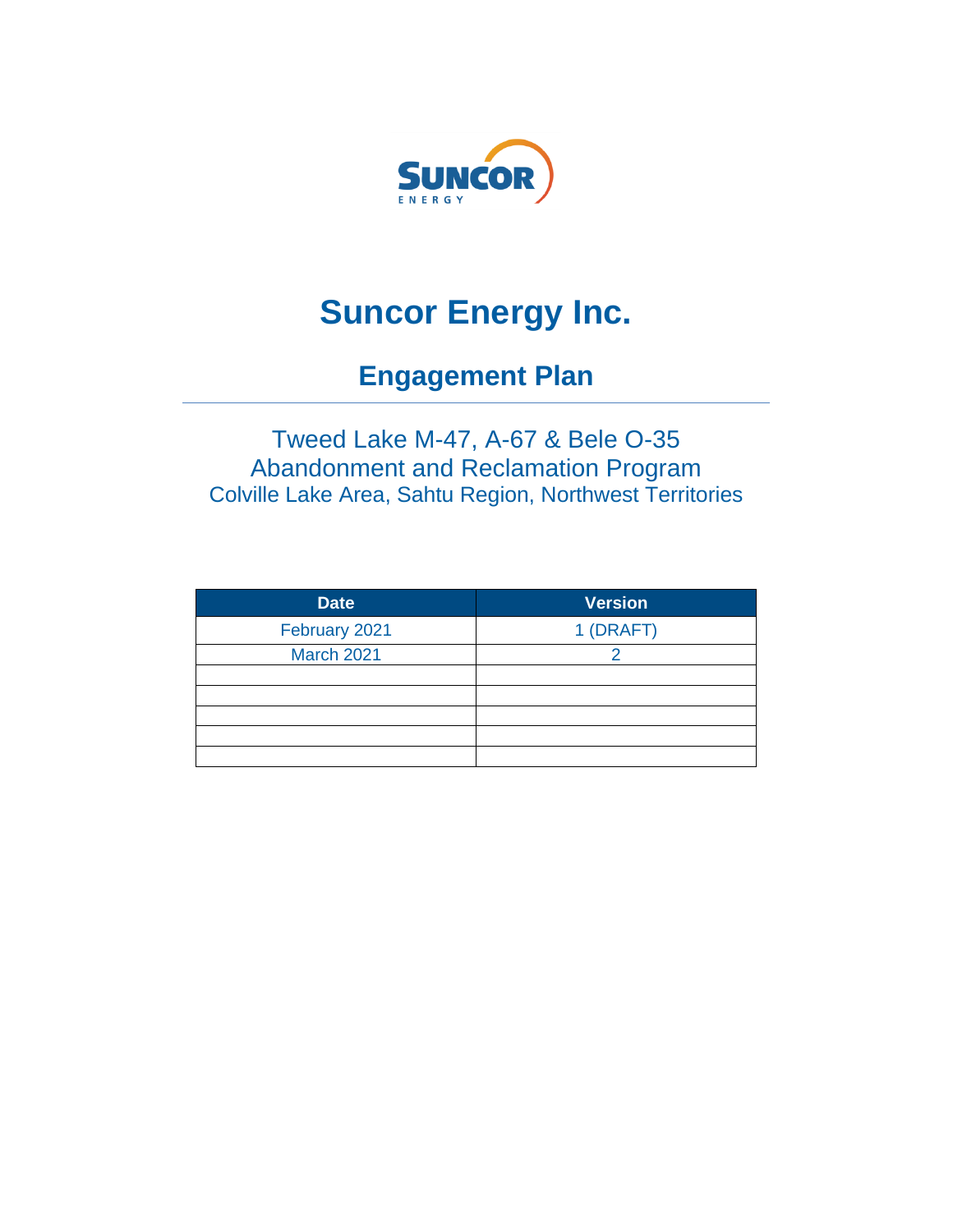

## **Table of Contents**

| $\mathbf{1}$            |                    |  |
|-------------------------|--------------------|--|
|                         | 11<br>1.2<br>1.2.1 |  |
| $\mathbf{2}$            |                    |  |
|                         | 2.1                |  |
|                         | 22                 |  |
|                         | 2.3                |  |
|                         | 2.3.1              |  |
|                         | 2.3.2              |  |
|                         | 2.3.3              |  |
| $\overline{\mathbf{3}}$ |                    |  |
| 4                       |                    |  |
| 5                       |                    |  |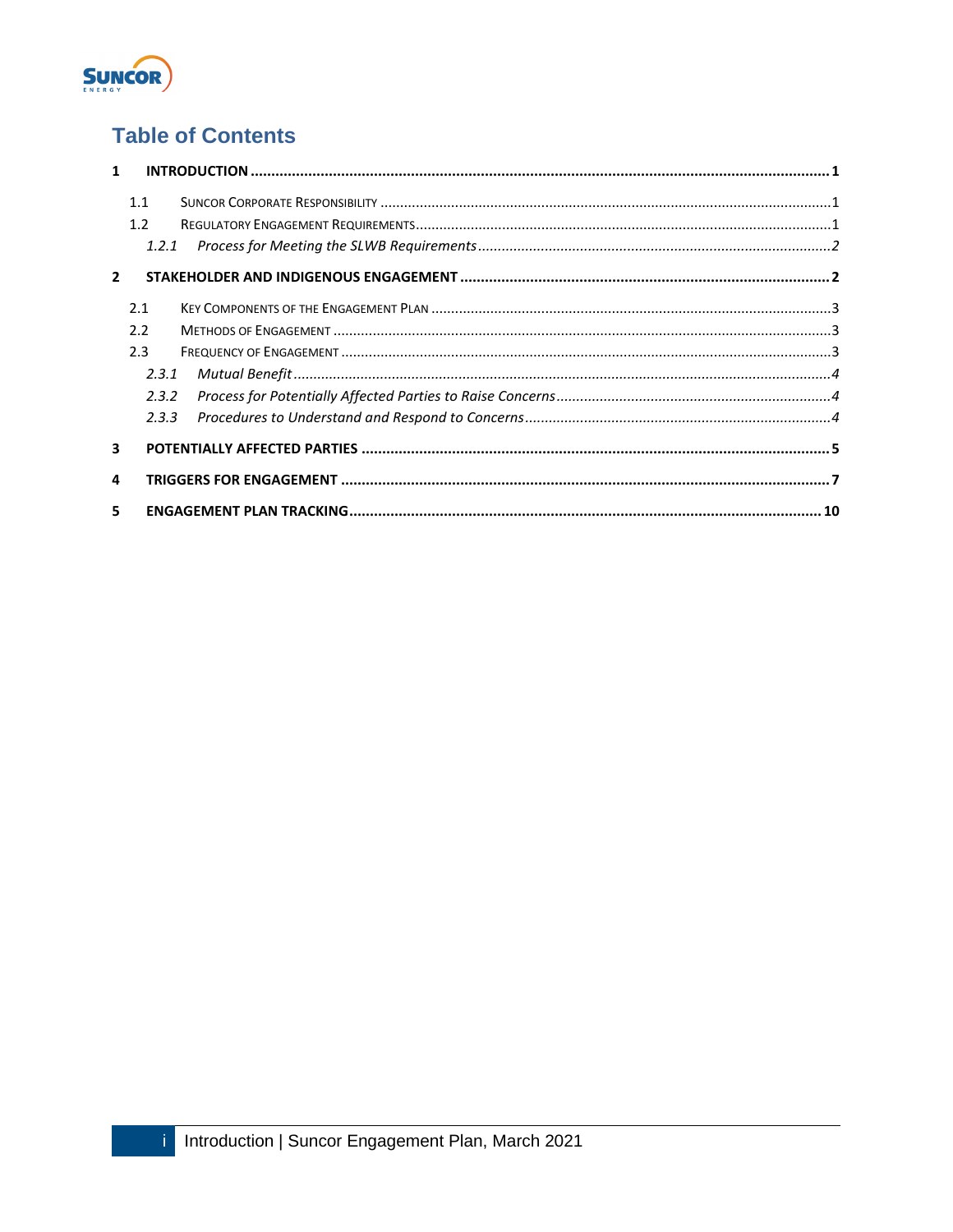

# <span id="page-2-0"></span>1 INTRODUCTION

### <span id="page-2-1"></span>**1.1 Suncor Corporate Responsibility**

Suncor Energy Inc. (Suncor) is committed to making a positive impact in the communities in which we operate and live. We believe we have the opportunity – and responsibility – to help build a better future. Suncor's stated purpose is:

> "To provide trusted energy that enhances people's lives, while caring for each other and the earth."

Those affected by our business have a right to be informed about our activities, participate in a transparent engagement process and be involved in the issues and opportunities affecting them as stated in Suncor's *Stakeholder Relations Policy*. Recognizing the importance of meaningful and transparent stakeholder and Indigenous engagement, this Engagement Plan aims to understand the interests and concerns of the communities, to identify potential impacts and opportunities and to engage proactively.

We believe that early engagement is an opportunity for both Suncor and the communities to learn about each other and establish positive relationships. Early engagement allows Suncor to gain insights to community values, priorities, needs and concerns at initial stage of project planning, to understand potential impacts (positive and negative), and to seek opportunities for mutual benefit. Our community engagement approach includes both formal and informal activities. The goals of Suncor's engagement activities are as follows:

- 1. To understand the unique interests, values, and priorities of the community. This includes land users, local municipal governments, and interested members of the broader community.
- 2. To develop relationships with local community members and organizations that will support ongoing and transparent communication, so that applicable input can be incorporated into Suncor's project planning in a meaningful way.

### <span id="page-2-2"></span>**1.2 Regulatory Engagement Requirements**

The Land and Water Boards of the Mackenzie Valley (the Boards) have developed the *Engagement and Consultation Policy<sup>1</sup>* (Engagement Policy) and *Engagement Guidelines for Applicants and Holders of Water Licences and Land Use Permits<sup>2</sup>* (Engagement Guidelines), to guide proponents' engagement activities in the Northwest Territories. The purpose and objective of the Engagement Guidelines, as defined in Section 1.1, "…is to support proponents in their engagement efforts with all affected parties and to ensure proponents meet the Board's requirements for Engagement."

<sup>1</sup> Land and Water Boards of the Mackenzie Valley. (2018). *Engagement Policy*. Yellowknife, NT, Canada. (31pp) <sup>2</sup> Land and Water Boards of the Mackenzie Valley. (2018). *Engagement Guidelines for Applicants and Holders of Water Licences and Land Use Permits*. Yellowknife, NT, Canada. (28pp)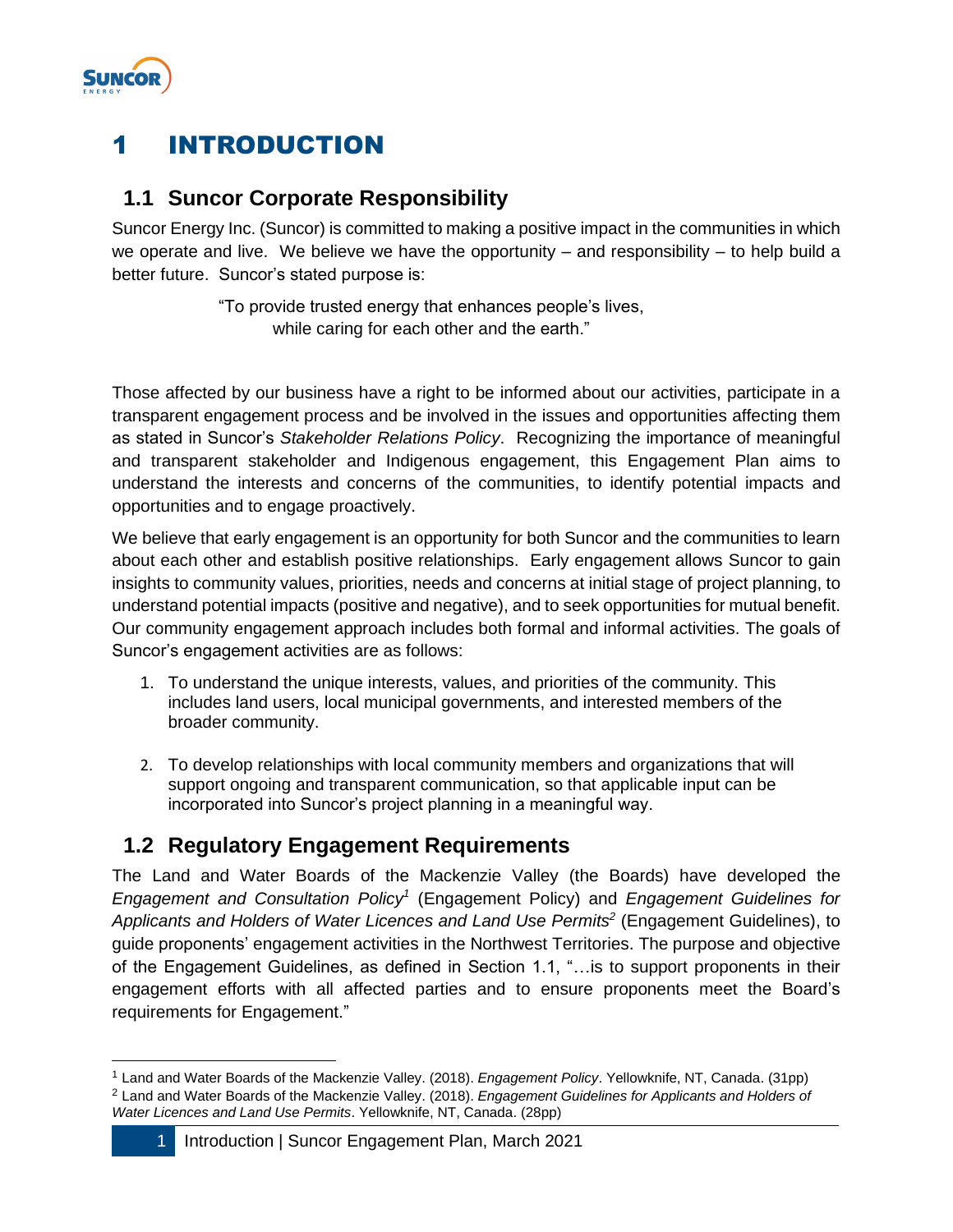

Deliverables under the Engagement Policy and Guidelines are implemented in this Engagement Plan and the Engagement Record, which are to be submitted to the respective Land and Water Board with all new applications.

#### <span id="page-3-0"></span>*1.2.1 Process for Meeting the SLWB Requirements*

The Engagement Guidelines, Section 3.0, outlines a process for meeting the Board's engagement requirements. To meet the Board's requirements, Suncor must:

- Identify affected parties;
- Initiate dialogue with affected parties;
- Develop an Engagement Plan; and
- Submit the application, with Engagement Plan and Engagement Record, to the Board.

Suncor has contacted Sahtu Land and Water Board (SLWB) staff to identify potentially affected parties. When preparing the engagement documents (Engagement Plan and Engagement Record) for submission to the SLWB, Suncor will make efforts to provide the identified potentially affected parties time to review the documents prior to submission. Suncor will request feedback from potentially affected parties on engagement preferences, including their preferred frequency and methods for engagement.

### <span id="page-3-1"></span>2 STAKEHOLDER AND INDIGENOUS ENGAGEMENT

Suncor developed this Engagement Plan to act as a general framework for building and maintaining positive working relationships with potentially affected stakeholders and Indigenous groups. Through engagement planning, Suncor seeks to develop agreement about preferred ways to identify and mitigate concerns that might be brought forward by these potentially affected parties.

At the time of writing (February 2021) Suncor acknowledges and respects the Government of the Northwest Territories' COVID-19 public health orders, guidelines, and restrictions for out-ofterritory visitors. Engagement activities will remain virtual (phone, email, video conferencing) until such time as we can safely meet in-person and are permitted to do so.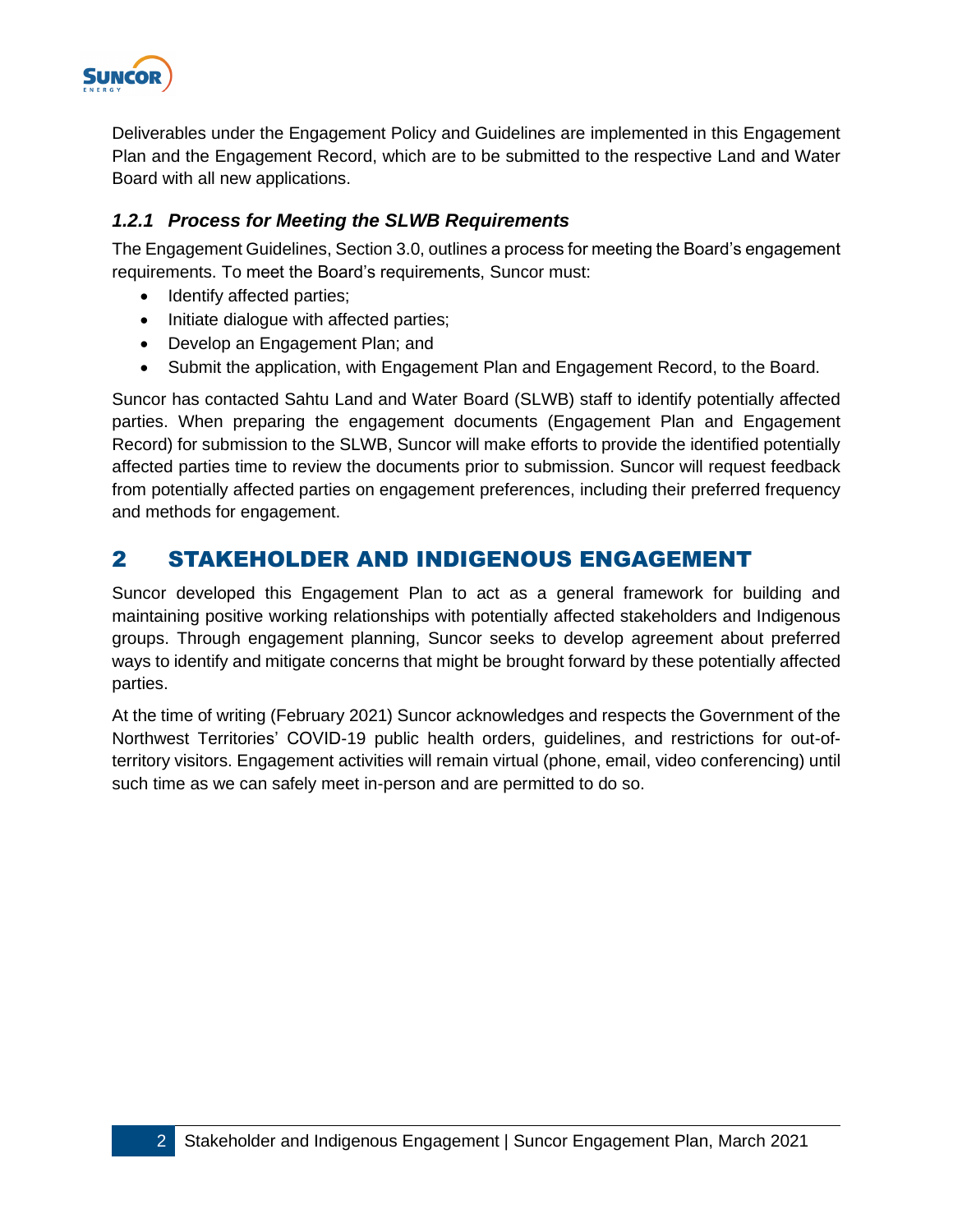

### <span id="page-4-0"></span>**2.1 Key Components of the Engagement Plan**

Suncor has identified the following key components for constructive engagement:

|                     | Inclusive of effected stakeholders and Indigenous groups, their views, and   |
|---------------------|------------------------------------------------------------------------------|
| <b>Open</b>         | knowledge. Share proposed activities in an open manner.                      |
| <b>Flexible</b>     | Seek input on preferred frequency and methods for engagement.                |
|                     | Continue engagement efforts throughout the life of proposed activities, with |
| <b>Ongoing</b>      | an understanding that engagement efforts will vary depending on the scope    |
|                     | of various stages of activity.                                               |
|                     | Respect rights, interests, and knowledge by seeking relevant views and       |
| <b>Respectful</b>   | input. Recognize each group has its own unique culture and circumstances;    |
|                     | and therefore, its own engagement preferences.                               |
|                     | Engage in communication that provides stakeholders and Indigenous            |
| <b>Co-operative</b> | groups with the opportunity to express their views and ask questions.        |
|                     | Document and respond to questions and concerns and, where possible,          |
| <b>Responsive</b>   | incorporate feedback into engagement and program planning.                   |

### <span id="page-4-1"></span>**2.2 Methods of Engagement**

Depending on the engagement trigger and potential concern, various methods for engagement may be used. Methods for engagement include:

| <b>Oral or Written</b><br><b>Notification</b> | Phone calls, letters, or emails.                                                                                                                                                                                 |
|-----------------------------------------------|------------------------------------------------------------------------------------------------------------------------------------------------------------------------------------------------------------------|
| <b>Face-to-face</b><br><b>Meetings</b>        | Between the proponent and the appropriate representatives of an<br>affected Indigenous organization/government or other affected party.<br>Virtual meetings may also be required if Covid-19 restrictions apply. |
| <b>Community Public</b><br><b>Meetings</b>    | Informal community meeting.                                                                                                                                                                                      |
| <b>Workshops</b>                              | To share technical or complex information (if requested by affected<br>parties)                                                                                                                                  |

Suncor proposes specific engagement methods for various regulatory requirements and on-site activities that could take place during the life of the Tweed Lake M-47, A-67 and Bele O-35 Abandonment and Reclamation Program (see Section 4, Triggers for Engagement).

## <span id="page-4-2"></span>**2.3 Frequency of Engagement**

The proposed frequency of engagement will depend on regulatory requirements, timing, scope of operations, and input from stakeholders and Indigenous groups. When determining the frequency of engagement, Suncor will take into consideration other meetings (operators, government, etc.) scheduled within the communities, as well as important cultural periods such as hunting seasons and community events. Where possible, engagement activities may be coordinated with other active operators working in the Colville Lake region.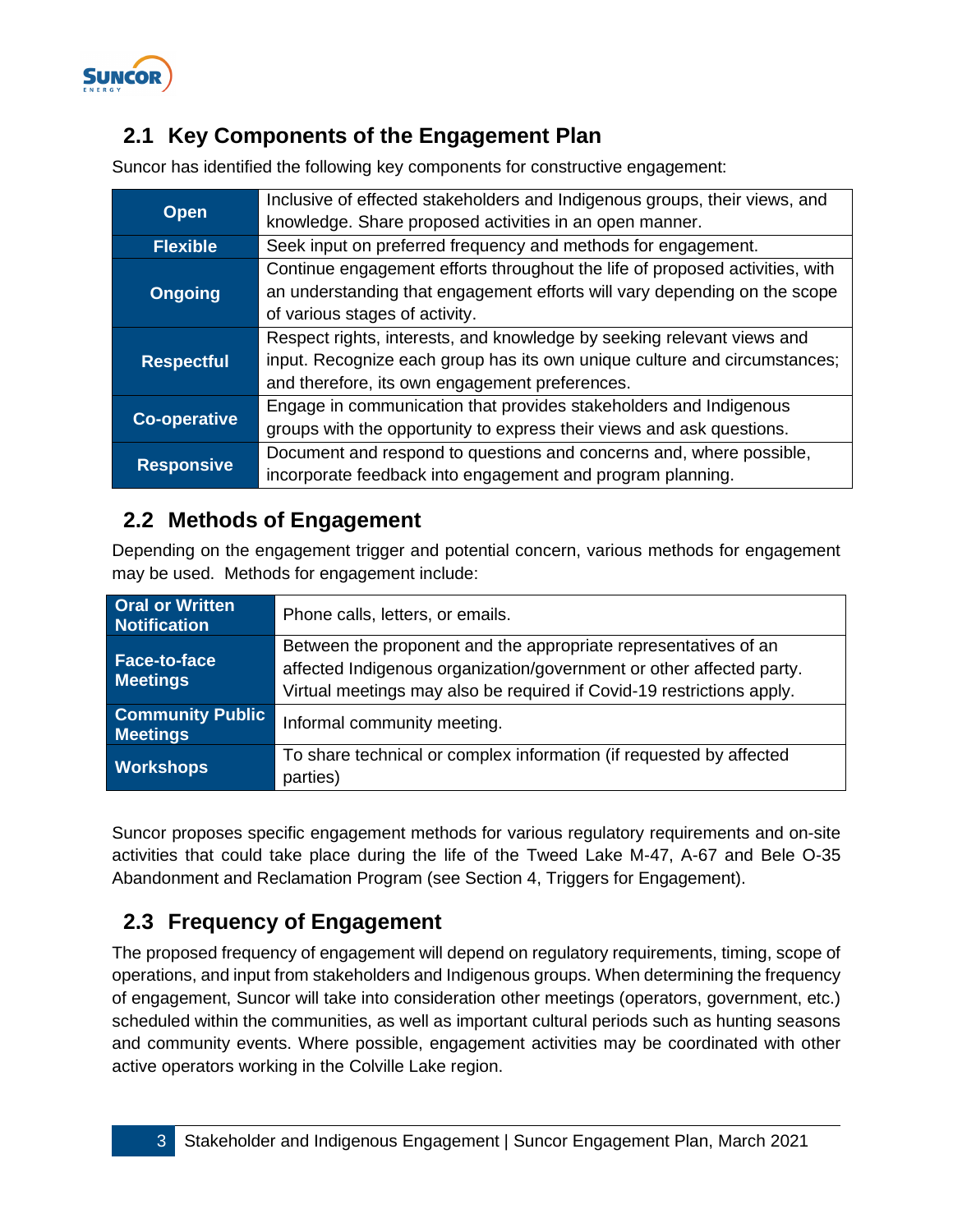

Suncor has identified general categories for engagement triggers, however this list is not exhaustive, additional triggers may be identified through the review of this Engagement Plan and over the life of activities in the Colville Lake region. Specific triggers are identified in Section 4, Triggers for Engagement.

Categories of engagement triggers include:

- Regulatory
- Program activities
- Stakeholder requests

#### <span id="page-5-0"></span>*2.3.1 Mutual Benefit*

Suncor is committed to contributing to the economic and social development of the communities in which we have a presence and to conducting our activities in those communities in a safe and environmentally responsible manner.

#### <span id="page-5-1"></span>*2.3.2 Process for Potentially Affected Parties to Raise Concerns*

Opportunities will be made available for potentially affected parties to raise concerns and provide feedback on proposed program and engagement activities. Triggers for engagement (as outlined in Section 4 of this Engagement Plan) will initiate the associated engagement activities. Various forms of contact information will be provided on written notification letters including a phone number, email address, and mailing address. Contact information will be provided following faceto-face and community meetings. Potentially affected parties can provide feedback orally (via phone or in-person), written (via email, and letters), and if community meetings are held, during the meeting to be recorded in the Engagement Record.

If requested, Suncor will make efforts to provide translation services to enable potentially affected parties to communicate in a form that suits individual and community needs.

#### <span id="page-5-2"></span>*2.3.3 Procedures to Understand and Respond to Concerns*

Suncor recognizes each group may have its own unique culture and circumstances and, therefore, its own process preferences. Suncor will consider the preferences of each group, provided through feedback, for responding to concerns. Suncor will seek to understand concerns prior to providing a response. Follow-up discussions may use methods listed in Section 2.2, Methods of Engagement, with oral and written communication as the first approach used, in most circumstances.

Concerns and follow-up discussion will be documented in the Engagement Record and submitted to the SLWB. Suncor will make effort to provide concerned parties with the opportunity to review the Engagement Record prior to submission to the SLWB.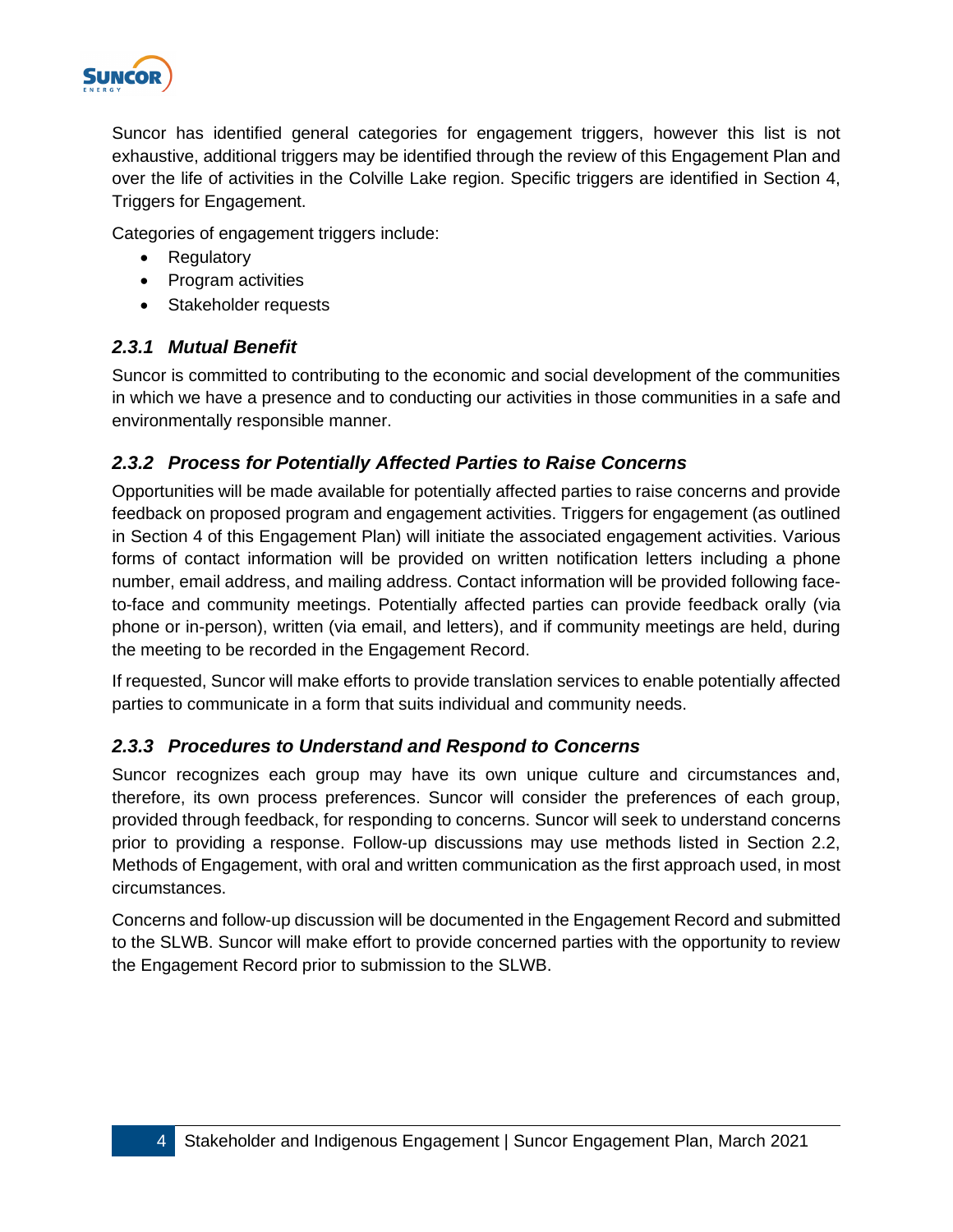

# <span id="page-6-0"></span>3 POTENTIALLY AFFECTED PARTIES

Suncor has identified a preliminary list of potentially affected parties through consultation with the SLWB. This Engagement Plan will be circulated to the Behdzi Ahda′ First Nation, Ayoni Keh Land Corporation, Behdzi Ahda′ Renewable Resources Council, K′asho Got′ine Dene Band, K′asho Got′ine Charter Community, Fort Good Hope Metis Nation, Yamoga Land Corporation, K′asho Got′ine District Land Corporation, and Fort Good Hope Renewable Resources Council with a request for their comments on the engagement process prior to submission to the SLWB.

Once the Engagement Plan is submitted to the SLWB, it will be circulated through the SLWB's review process to a wider list of organizations that will be given the opportunity to provide input.

| <b>Organization</b>                        | <b>Contact Information</b>                        |
|--------------------------------------------|---------------------------------------------------|
| <b>Behdzi Ahda' First Nation Band</b>      | <b>Chief Wilbert Kochon</b>                       |
| <b>Colville Lake First Nation</b>          | chiefwk@behdziahda.com                            |
| <b>Box 53</b>                              |                                                   |
| Colville Lake, NT X0E 1L0                  | Joseph Kochon, Senior Administrative Officer      |
| Phone: (867) 709-2200                      | behdziahda@gmail.com                              |
| Fax: (867) 709-2202                        |                                                   |
| <b>Ayoni Keh Land Corporation</b>          |                                                   |
| <b>Box 43</b>                              | David Codzi, President                            |
| Colville Lake, NT X0E 1L0                  | david.codzi@gmail.com                             |
| Phone: (867) 709-2200                      |                                                   |
| Behdzi Ahda' Renewable Resources           |                                                   |
| Council                                    |                                                   |
| <b>Box 53</b>                              | Joseph Kochon, Acting President                   |
| Colville Lake, NT X0E 1L0                  | jfk@behdziahda.com                                |
| Phone: (867) 709-2200                      |                                                   |
| Fax: (867) 709-2202                        |                                                   |
| <b>K'asho Got'ine Dene Band</b>            |                                                   |
| <b>General Delivery</b>                    | <b>Chief Daniel Masuzumi</b>                      |
| Fort Good Hope, NT X0E 0H0                 |                                                   |
| Phone: (867) 598-2231                      | chief@kashogotine.com                             |
| Fax: (867) 598-2024                        |                                                   |
| K'asho Got'ine Charter Community           |                                                   |
| <b>Charter Community of Fort Good Hope</b> |                                                   |
| <b>Box 80</b>                              | Mike Soetan, Acting Senior Administrative Officer |
| Fort Good Hope, NT X0E 0H0                 | sao@fortgoodhope.ca                               |
| Phone: (867) 598-2231                      |                                                   |
| Fax: (867) 598-2024                        |                                                   |
| <b>Fort Good Hope Metis Nation</b>         | Aurora McNeely, President                         |
| Fort Good Hope, NT X0E 0H0                 | fghmetislandcorp@outlook.com                      |
| Phone: (867) 598-2105                      |                                                   |
| <b>Yamoga Land Corporation</b>             |                                                   |
| K'asho Got'ine District Land Corporation   | Edwin Erutse, President                           |
| <b>Box 18</b>                              | president@yamoga.ca                               |
| Fort Good Hope, NT X0E 0H0                 |                                                   |
| Phone: 867-598-2519/2529                   | Jacinta Grandjambe - Primary Contact              |
| Fax: 867-598-2437                          | jgrandjambe@yamoga.ca                             |

#### **Stakeholders and Indigenous Groups**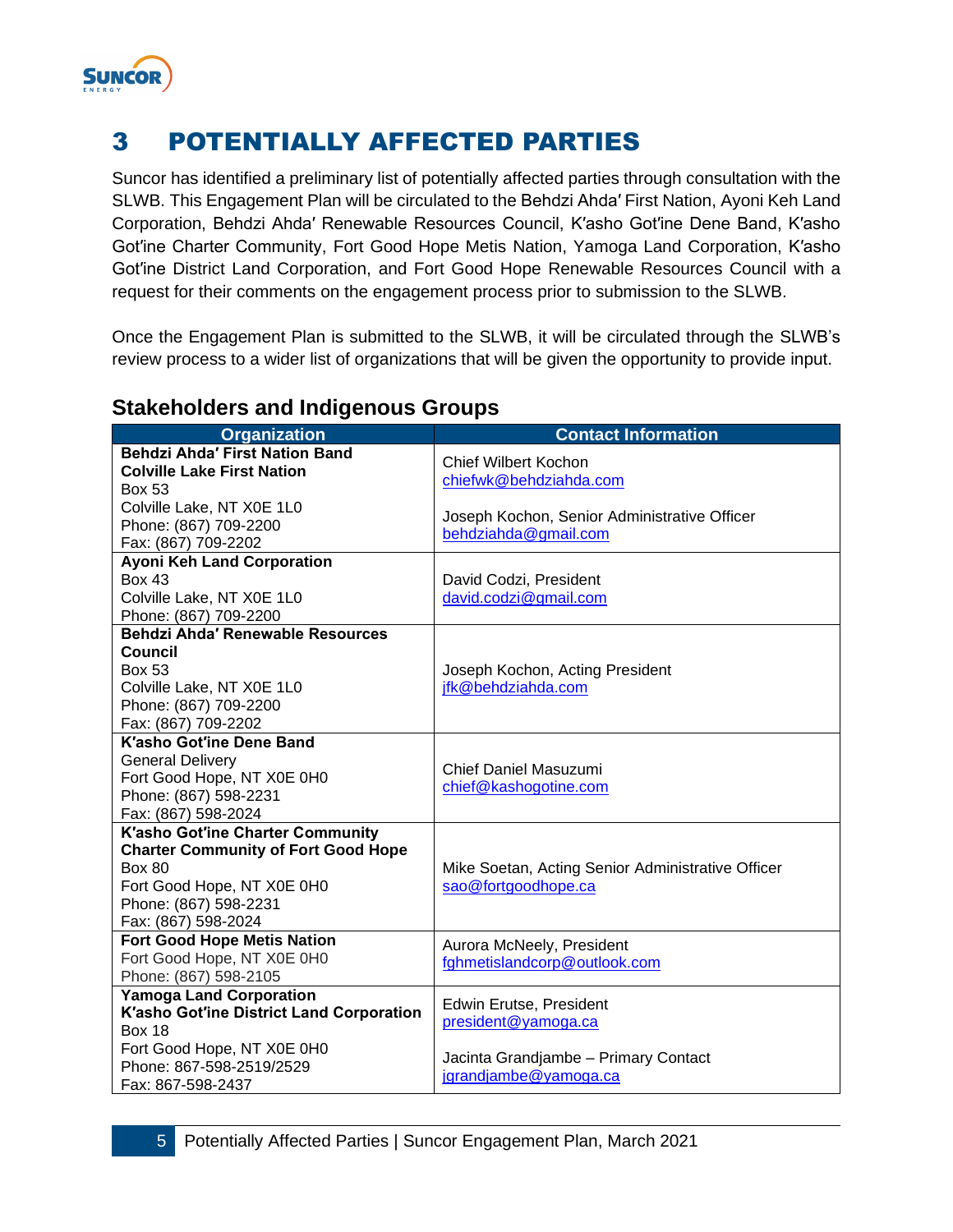

| <b>Organization</b>                              | <b>Contact Information</b>                         |
|--------------------------------------------------|----------------------------------------------------|
| <b>Fort Good Hope Renewable Resources</b>        | Daniel Jackson, President                          |
| <b>Council</b>                                   | fgh.rrc@northwestel.net                            |
| PO Box 19                                        |                                                    |
| Fort Good Hope, NT X0E 0H0                       | Chris Pereira, Program Manager                     |
| Phone: 867-598-2193                              | chrispereiraj@gmail.com                            |
| Fax: 867-598-2237                                |                                                    |
| Sahtu Secretariat Incorporated                   | Orlena Modeste, Executive Director                 |
| PO Box 155                                       | ssi.ed@sahtu.ca                                    |
| Deline, NT X0E 0G0                               |                                                    |
| Phone: (867) 589-4719                            | <b>Charles McNeely</b>                             |
|                                                  | charles mcneely@hotmail.com                        |
|                                                  | Deborah Simmons, Executive Director                |
|                                                  | director@srrb.nt.ca                                |
| <b>Sahtu Renewable Resources Board</b>           |                                                    |
| Main St,                                         | Joe Hanlon                                         |
| Tulita, NT X0E 0K0                               | rrco@srrb.nt.ca                                    |
| Phone: (867) 588-4040                            | Catarina Owen                                      |
|                                                  | srrb.catarina.owen@gmail.com                       |
|                                                  | Heidi Weibe                                        |
| <b>Sahtu Land Use Planning Board</b>             | heidi.wiebe@gmail.com                              |
| PO Box 235                                       |                                                    |
| Fort Good Hope, NT X0E 0H0                       | Melanie Harding, Executive Director (on leave)     |
| Phone (867) 598-2055                             | exec director@sahtulanduseplan.org                 |
|                                                  | Bonnie Bergsma, Regulatory Specialist              |
|                                                  | bonnie.bergsma@slwb.com                            |
| <b>Sahtu Land and Water Board</b>                |                                                    |
| Box 1                                            | Aswathy Varghese, Regulatory Specialist            |
| Fort Good Hope, NT X0E 0H0<br>Phone 867-598-2413 | ash.varghese@slwb.com                              |
|                                                  |                                                    |
| 867-598-2325<br>Fax                              | Jenna Grandjambe, Admin & Regulatory Support Clerk |
|                                                  | jenna.grandjambe@slwb.com                          |
| <b>GNWT, Department of Lands</b>                 | Jonathan Gillingham                                |
| <b>Sahtu Region</b>                              | Jonathan_Gillingham@gov.net.ca                     |
| <b>Box 126</b>                                   |                                                    |
| 31 Forestry Drive                                | <b>Trevor Bremner</b>                              |
| Norman Wells, NT X0E 0V0                         | Trevor_Bremner@gov.nt.ca                           |
| <b>GNWT, Environment and Natural</b>             | Erin Goose                                         |
| <b>Resources</b>                                 | Erin_goose@gov.nt.ca                               |
| <b>Sahtu Region</b>                              |                                                    |
| <b>Box 130</b>                                   | Jeff Walker                                        |
| Norman Wells, NT X0E 0V0                         | Jeff walker@gov.nt.ca                              |
| Phone 867-587-3508                               | Laurel McDonald                                    |
| Fax<br>867-587-3516                              | Laurel_McDonald@gov.nt.ca                          |
|                                                  |                                                    |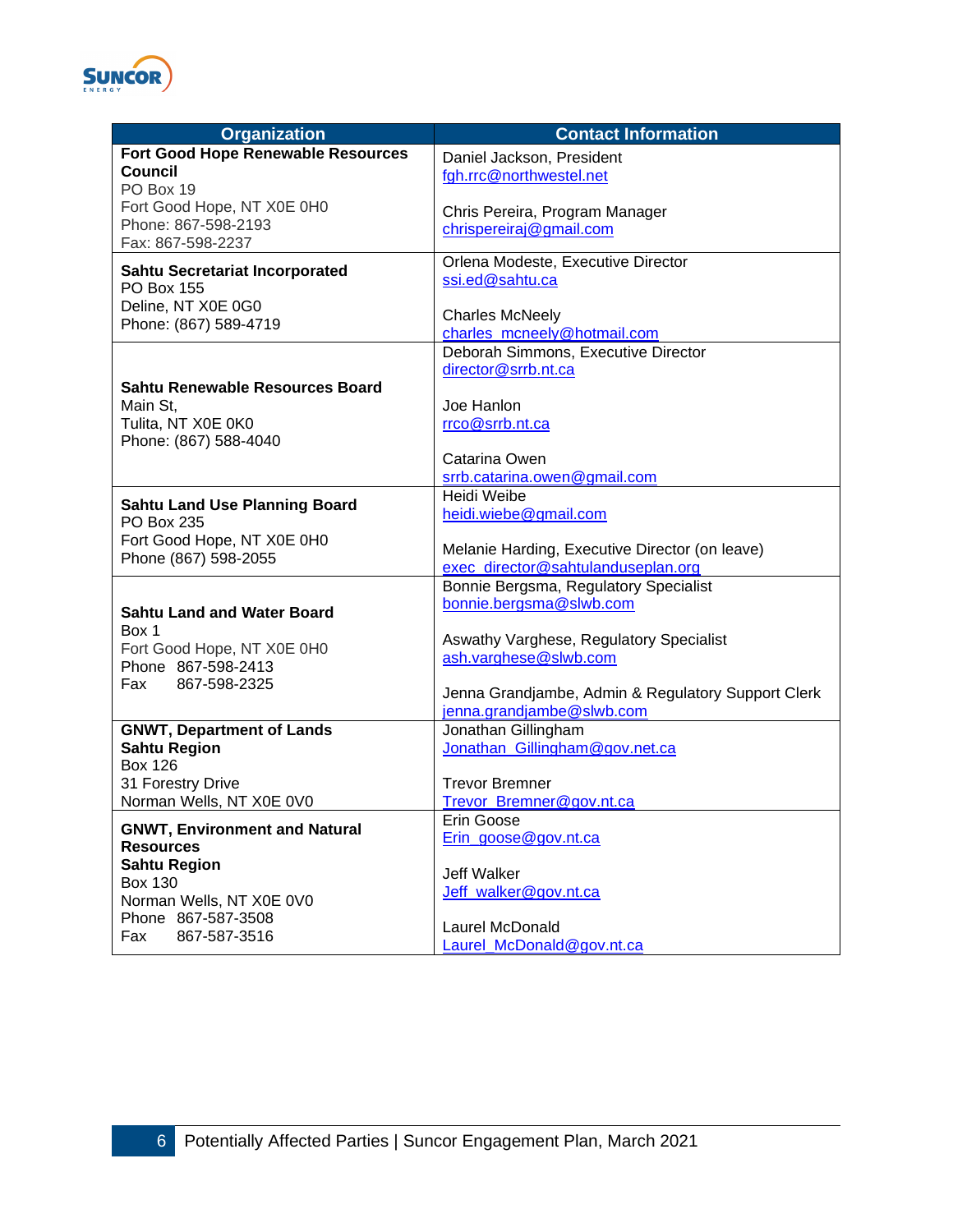

# 4 TRIGGERS FOR ENGAGEMENT

**Name of Proponent:** Suncor Energy Inc.

**Name of Affected Party:** Potentially affected parties are listed in Section 3

<span id="page-8-0"></span>

| <b>Trigger for Engagement</b>                                                                                                                            | <b>Purpose for Engagement</b>                                                                                                                                                                     | <b>Potentially Affected Party</b>                                                                                                                                                                                                                                                                                                                                               | <b>Proposed Engagement</b><br><b>Methods</b><br>(one, all, or a combination of the<br>proposed methods may be used)                                                                                                                                                                    |
|----------------------------------------------------------------------------------------------------------------------------------------------------------|---------------------------------------------------------------------------------------------------------------------------------------------------------------------------------------------------|---------------------------------------------------------------------------------------------------------------------------------------------------------------------------------------------------------------------------------------------------------------------------------------------------------------------------------------------------------------------------------|----------------------------------------------------------------------------------------------------------------------------------------------------------------------------------------------------------------------------------------------------------------------------------------|
| <b>Pre-application for Land Use</b><br><b>Permit Application to be</b><br>submitted to the SLWB on or<br>before July 31, 2021<br>Timing: Pre-application | Discuss plans to apply for a Land<br>Use Permit for Tweed Lake M-<br>47, A-67, and Bele O-35<br>Abandonment and Reclamation<br>Program.                                                           | Behdzi Ahda' First Nation<br>$\bullet$<br>Ayoni Keh Land Corporation<br>Behdzi Ahda' RRC<br>$\bullet$<br>K'asho Got'ine Dene Band<br>$\bullet$<br>K'asho Got'ine Charter<br>$\bullet$<br>Community<br>Fort Good Hope Metis Nation<br>$\bullet$<br>Yamoga Land Corporation<br>$\bullet$<br>K'asho Got'ine District Land<br>$\bullet$<br>Corp.<br>Fort Good Hope RRC<br>$\bullet$ | <b>Written Notification</b><br>Email, letters, faxes<br><b>Phone calls</b><br>Discuss the Land Use Permit<br>Application verbally                                                                                                                                                      |
| <b>Prior to Commencement of</b><br><b>Proposed Work</b><br>Timing: As needed                                                                             | Discuss contracting opportunities<br>for the communities. Receive<br>feedback on the proposed<br>abandonment and reclamation<br>activities. Where possible, use<br>feedback for project planning. | Behdzi Ahda' First Nation<br>$\bullet$<br>Ayoni Keh Land Corporation<br>Behdzi Ahda' RRC<br>K'asho Got'ine Dene Band<br>K'asho Got'ine Charter<br>$\bullet$<br>Community<br>Fort Good Hope Metis Nation<br>$\bullet$<br>Yamoga Land Corporation<br>K'asho Got'ine District Land<br>Corp.<br>Fort Good Hope RRC<br>$\bullet$                                                     | <b>Written Notification</b><br>Email, letters, faxes<br>$\bullet$<br><b>Phone calls</b><br>Discuss the planned work<br>and opportunities for local<br>involvement verbally<br>Face to face and/or community<br>meetings*<br>Dependent on the nature and<br>complexity of planned work. |

\*Face to face and/or community meetings will only take place once Protect NWT COVID-19 restrictions allow.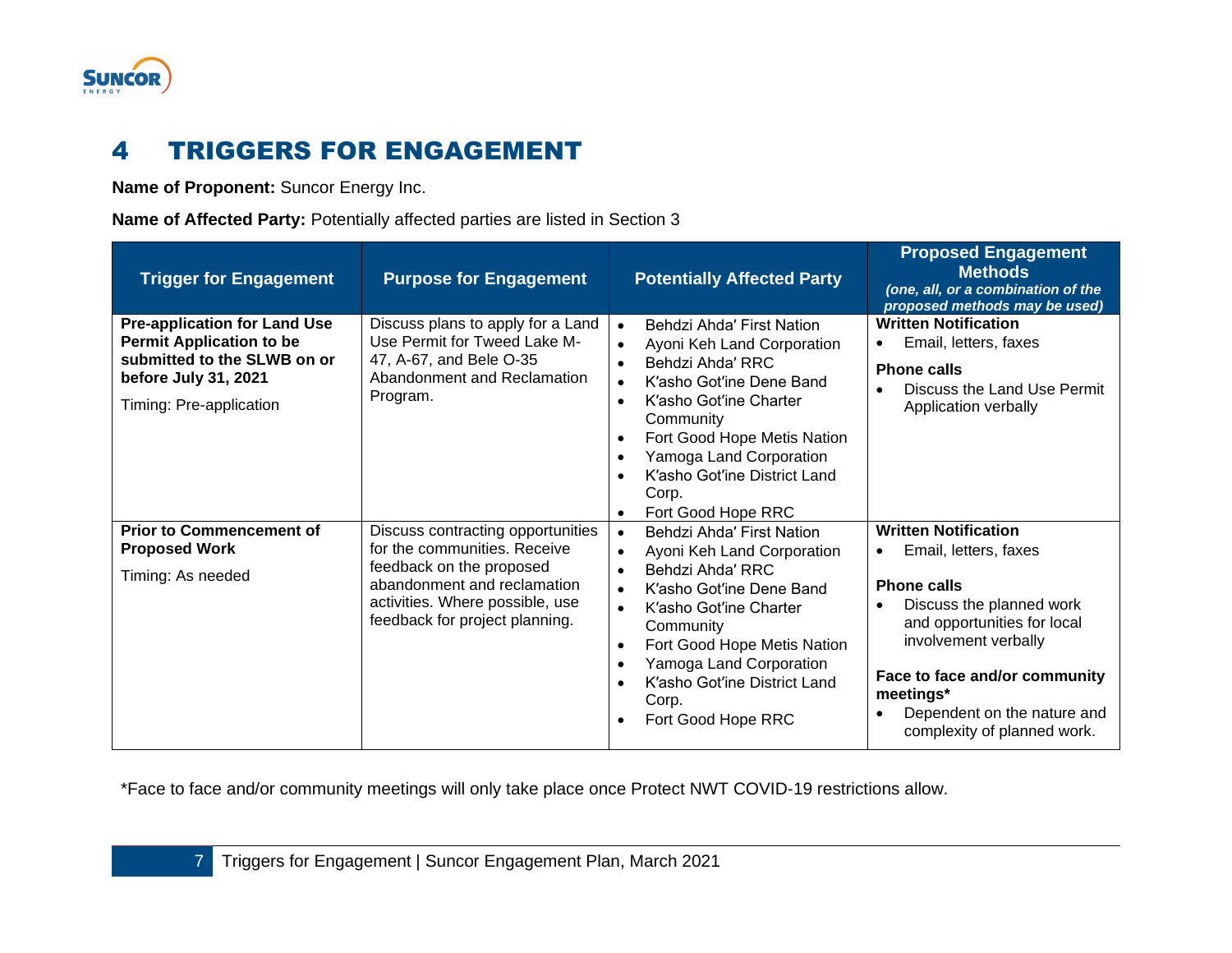

| <b>Trigger for Engagement</b>                                                     | <b>Purpose for Engagement</b>                                                                                                                                    | <b>Potentially Affected Party</b>                                                                                                                                                                                                                                                                                                                                                                                                                             | <b>Proposed Engagement</b><br><b>Methods</b><br>(one, all, or a combination of the<br>proposed methods may be used)                                                                                                                                                                                                                                                       |
|-----------------------------------------------------------------------------------|------------------------------------------------------------------------------------------------------------------------------------------------------------------|---------------------------------------------------------------------------------------------------------------------------------------------------------------------------------------------------------------------------------------------------------------------------------------------------------------------------------------------------------------------------------------------------------------------------------------------------------------|---------------------------------------------------------------------------------------------------------------------------------------------------------------------------------------------------------------------------------------------------------------------------------------------------------------------------------------------------------------------------|
| <b>Abandonment and</b><br><b>Reclamation Program Updates</b><br>Timing: As needed | Discuss potential program<br>updates, reclamation efforts, and<br>results from field activities.<br>Discuss potential contracting and<br>business opportunities. | Behdzi Ahda' First Nation<br>$\bullet$<br>Ayoni Keh Land Corporation<br>$\bullet$<br>Behdzi Ahda' RRC<br>$\bullet$<br>K'asho Got'ine Dene Band<br>K'asho Got'ine Charter<br>$\bullet$<br>Community<br>Fort Good Hope Metis Nation<br>$\bullet$<br>Yamoga Land Corporation<br>$\bullet$<br>K'asho Got'ine District Land<br>$\bullet$<br>Corp.<br>Fort Good Hope RRC<br>$\bullet$<br><b>SLWB</b><br>$\bullet$<br>GNWT - Lands<br>$\bullet$<br><b>GNWT - ENR</b> | <b>Written Notification</b><br>Email, letters, faxes<br>$\bullet$<br><b>Phone calls</b><br>Discuss program updates<br>verbally<br>Face to face and/or community<br>meetings<br>If stakeholders have concerns<br>related to the Abandonment and<br>Reclamation Program, a face-to-<br>face and/or community meeting<br>may be held, depending on<br>Covid-19 restrictions. |
| <b>SLWB Extension Request</b><br>Timing: As needed                                | To request a potential extension<br>of the Land Use Permit                                                                                                       | Behdzi Ahda' First Nation<br>$\bullet$<br>Ayoni Keh Land Corporation<br>$\bullet$<br>K'asho Got'ine Dene Band<br>$\bullet$<br>K'asho Got'ine Charter<br>$\bullet$<br>Community<br>Fort Good Hope Metis Nation<br>$\bullet$<br>Yamoga Land Corporation<br>$\bullet$<br>K'asho Got'ine District Land<br>Corp.<br><b>SLWB</b><br>$\bullet$                                                                                                                       | <b>Written Notification</b><br>Email, letters, faxes<br><b>Phone calls</b><br>Discuss extension request<br>verbally<br>Face to face and/or community<br>meetings<br>If stakeholders have concerns<br>related to the extension<br>request, a face-to-face and/or<br>community meeting may be<br>held                                                                       |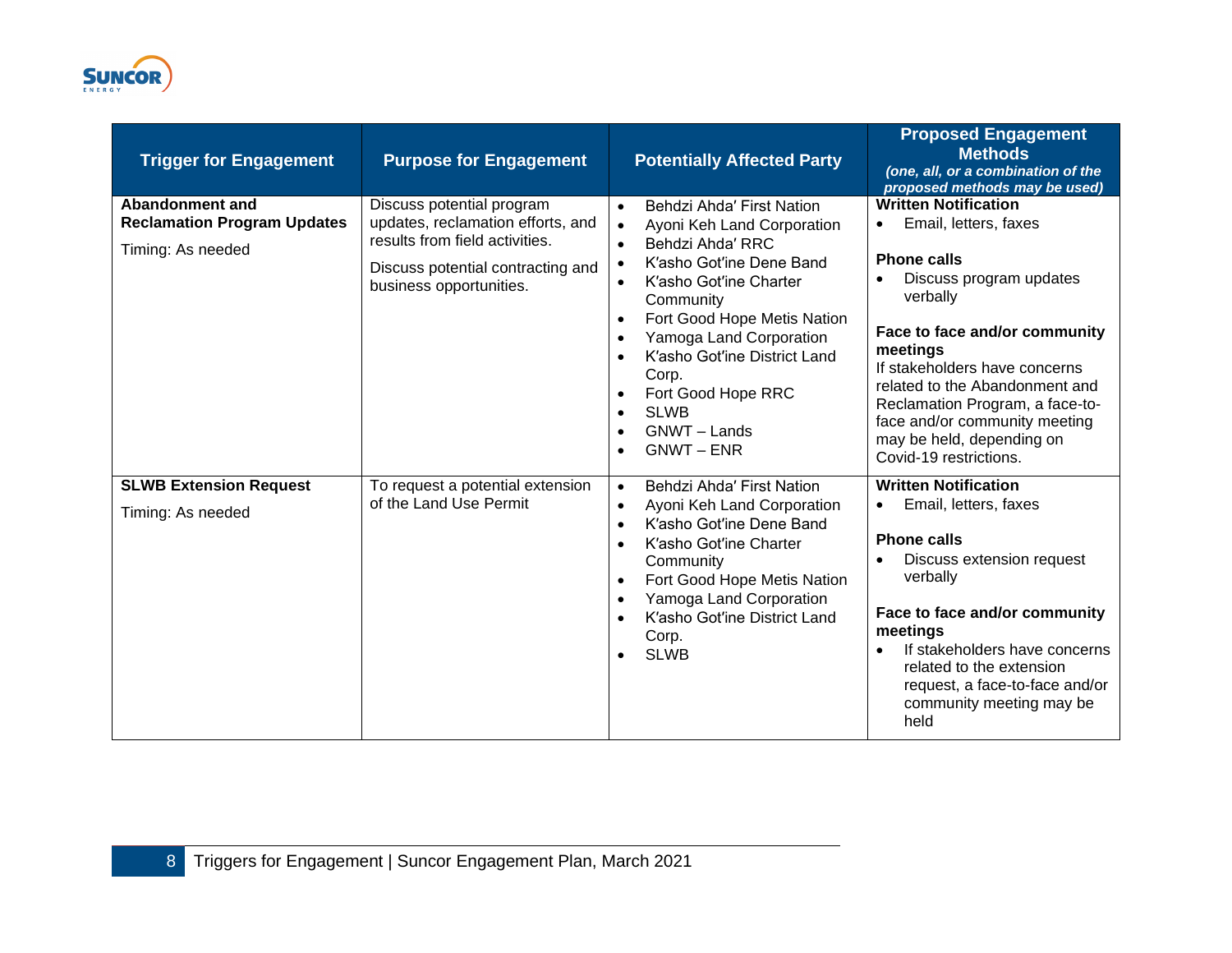

| <b>Trigger for Engagement</b>                                                                                 | <b>Purpose for Engagement</b>                                                                                 | <b>Potentially Affected Party</b>                                                                                                                                                                                                                                                                                                                                                                     | <b>Proposed Engagement</b><br><b>Methods</b><br>(one, all, or a combination of the<br>proposed methods may be used)                                                                                                                                                                                                                       |
|---------------------------------------------------------------------------------------------------------------|---------------------------------------------------------------------------------------------------------------|-------------------------------------------------------------------------------------------------------------------------------------------------------------------------------------------------------------------------------------------------------------------------------------------------------------------------------------------------------------------------------------------------------|-------------------------------------------------------------------------------------------------------------------------------------------------------------------------------------------------------------------------------------------------------------------------------------------------------------------------------------------|
| <b>SLWB Amendment Request</b><br>Timing: As needed                                                            | To request a potential<br>amendment to the Land Use<br>Permit                                                 | Behdzi Ahda' First Nation<br>$\bullet$<br>Ayoni Keh Land Corporation<br>$\bullet$<br>K'asho Got'ine Dene Band<br>$\bullet$<br>K'asho Got'ine Charter<br>$\bullet$<br>Community<br>Fort Good Hope Metis Nation<br>$\bullet$<br>Yamoga Land Corporation<br><b>SLWB</b><br>$\bullet$                                                                                                                     | <b>Written Notification</b><br>Email, letters, faxes<br>$\bullet$<br><b>Phone calls</b><br>Discuss the amendment<br>request verbally<br>Face to face and/or community<br>meetings<br>If stakeholders have concerns<br>related to the amendment<br>request, a face-to-face and/or<br>community meeting may be<br>held                      |
| <b>Closure and Reclamation</b><br><b>Planning</b><br>Timing: At the closure and<br>reclamation planning stage | To discuss closure and<br>reclamation plans including<br>techniques, technology and<br>business opportunities | Behdzi Ahda' First Nation<br>$\bullet$<br>Ayoni Keh Land Corporation<br>$\bullet$<br>Behdzi Ahda' RRC<br>$\bullet$<br>K'asho Got'ine Dene Band<br>$\bullet$<br>K'asho Got'ine Charter<br>Community<br>Fort Good Hope Metis Nation<br>$\bullet$<br>Yamoga Land Corporation<br>$\bullet$<br>Fort Good Hope RRC<br>$\bullet$<br><b>SLWB</b><br>$\bullet$<br>GNWT-Lands<br>$\bullet$<br><b>GNWT - ENR</b> | <b>Written Notification</b><br>Email, letters, faxes<br>$\bullet$<br><b>Phone calls</b><br>Discuss closure and<br>reclamation planning verbally<br>Face to face and/or community<br>meetings:<br>If stakeholders have concerns<br>related to closure and<br>reclamation plans, a face-to-<br>face and/or community<br>meeting may be held |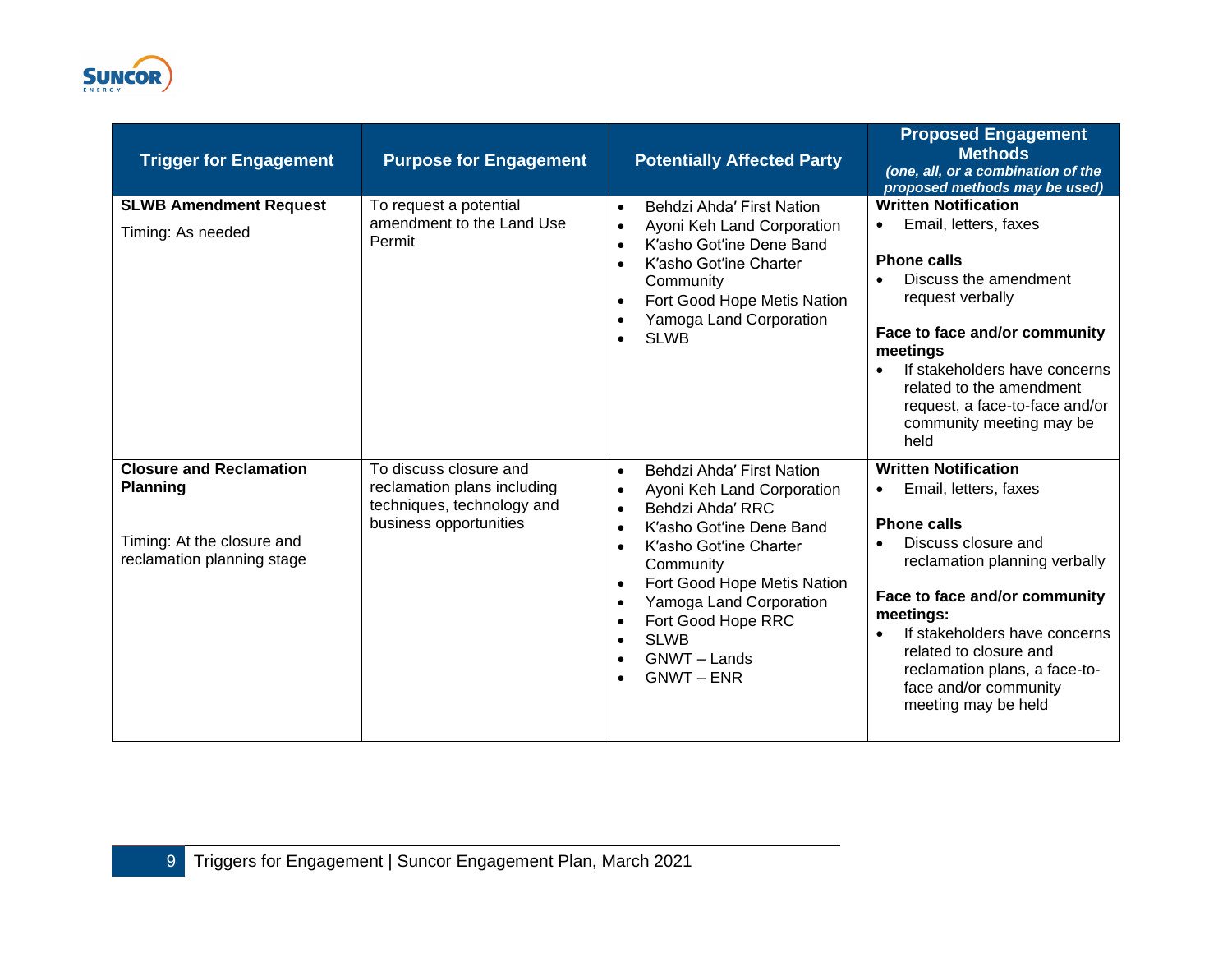

# 5 ENGAGEMENT PLAN TRACKING

Updates and revisions will be tracked throughout the evolution of the Engagement Plan (Example: Engagement Tracking)

<span id="page-11-0"></span>

| <b>Date</b><br>(Date revision made) | <b>Version #</b><br><b>Revised</b> | <b>Section</b><br><b>Revised</b> | <b>Information Updated</b><br>(Brief description of the information that was<br>updated) | <b>Review Comment</b><br>(Stakeholder and date<br>comment received) |
|-------------------------------------|------------------------------------|----------------------------------|------------------------------------------------------------------------------------------|---------------------------------------------------------------------|
| March 2021                          |                                    | ิว                               | Updated emails/contact information                                                       | N/A                                                                 |
|                                     |                                    |                                  |                                                                                          |                                                                     |
|                                     |                                    |                                  |                                                                                          |                                                                     |
|                                     |                                    |                                  |                                                                                          |                                                                     |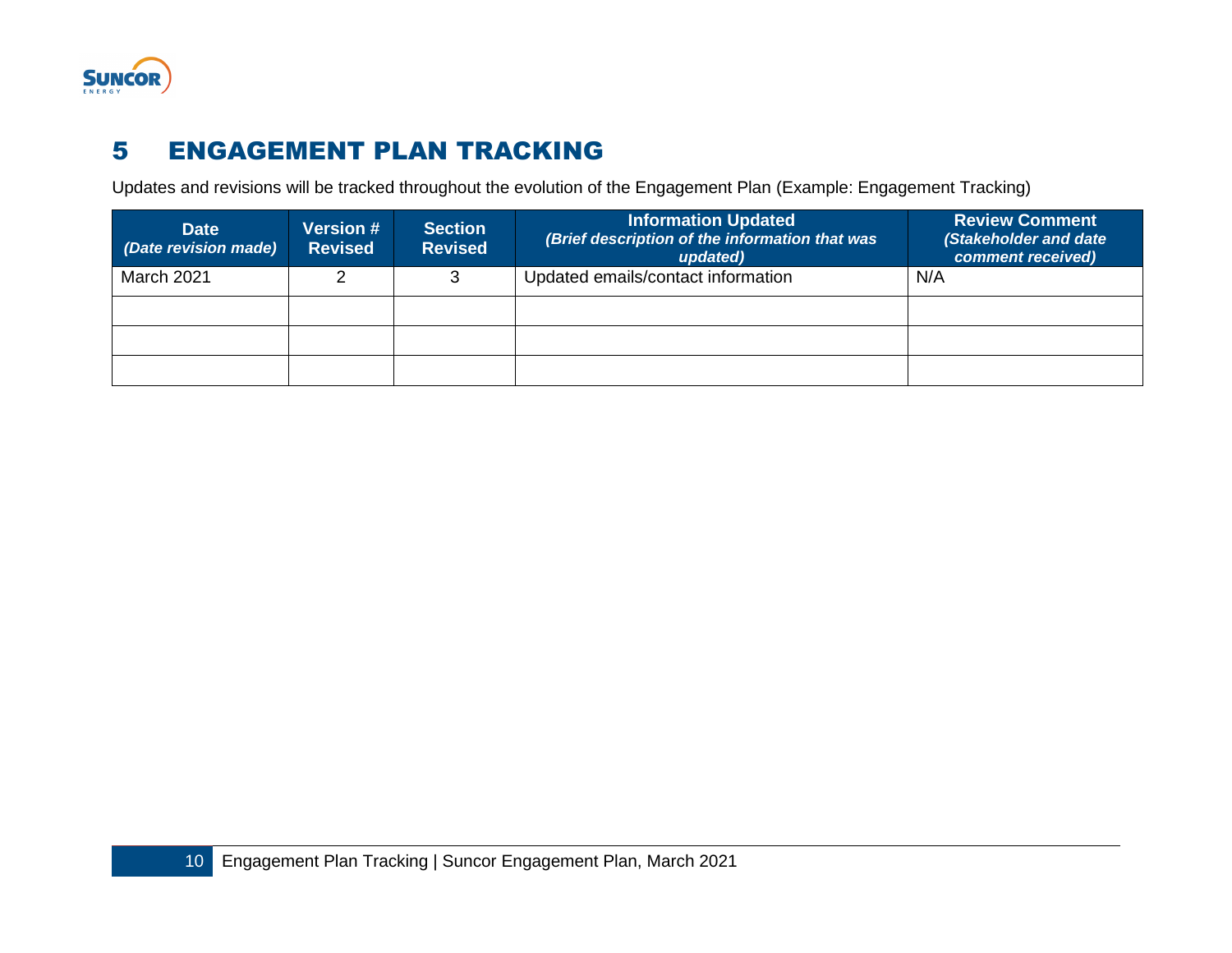| Project<br>Name      | <b>Event Name</b>             | Stakeholder Name Communication<br>(Individuals &<br>Date<br>Groups & Land Parc | Communication<br>Subject                                                                                                       | <b>Team Members Involved</b>                                                                                                                                                                                                                       | Contacts - Groups &<br>Land Parcels (Land<br>Interest)                                                                               | Communicati<br>on Method    | <b>Communication Summary</b>                                                                                                                                                                                                                                                                                                                                                                | <b>Issues Discussed</b> | Tasks (Follow-<br>ups/Next<br>steps) | Documents Linked |
|----------------------|-------------------------------|--------------------------------------------------------------------------------|--------------------------------------------------------------------------------------------------------------------------------|----------------------------------------------------------------------------------------------------------------------------------------------------------------------------------------------------------------------------------------------------|--------------------------------------------------------------------------------------------------------------------------------------|-----------------------------|---------------------------------------------------------------------------------------------------------------------------------------------------------------------------------------------------------------------------------------------------------------------------------------------------------------------------------------------------------------------------------------------|-------------------------|--------------------------------------|------------------|
| <b>Colville Lake</b> |                               |                                                                                |                                                                                                                                |                                                                                                                                                                                                                                                    |                                                                                                                                      |                             |                                                                                                                                                                                                                                                                                                                                                                                             |                         |                                      |                  |
|                      | <b>Well Site Abandonments</b> | Behdzi Ahda' First Nations Band                                                |                                                                                                                                |                                                                                                                                                                                                                                                    |                                                                                                                                      |                             |                                                                                                                                                                                                                                                                                                                                                                                             |                         |                                      |                  |
|                      |                               | Mar 01, 2021                                                                   | Draft Engagement Plan Emailed Eric Mohun (Suncor Energy<br>to Community                                                        | Inc.), Margot Ferguson<br>(EnviroSearch Ltd.)                                                                                                                                                                                                      | Chief Wilbert Kochon;<br>Joseph Kochon, Senior<br>Administrative Officer;<br>David Codzi, President                                  | Email                       | Draft Engagement Plan sent to Behdzi<br>Ahda First Nation for review and<br>comment.                                                                                                                                                                                                                                                                                                        |                         |                                      |                  |
|                      |                               | Mar 12, 2021                                                                   | Draft Engagement Plan Margot Ferguson<br>Follow-Up                                                                             | (EnviroSearch Ltd.)                                                                                                                                                                                                                                | Chief Wilbert Kochon;<br>Joseph Kochon, Senior<br>Administrative Officer;<br>David Codzi, President                                  | phone call                  | left message for Chief Wilbert Kochon                                                                                                                                                                                                                                                                                                                                                       |                         |                                      |                  |
|                      |                               | Mar 18, 2021                                                                   | Draft Engagement Plan Margot Ferguson<br>Follow-Up                                                                             | (EnviroSearch Ltd.)                                                                                                                                                                                                                                | Chief Wilbert Kochon;<br>Joseph Kochon, Senior<br>Administrative Officer;<br>David Codzi, President                                  | phone call                  | left message for Chief Wilbert Kochon                                                                                                                                                                                                                                                                                                                                                       |                         |                                      |                  |
|                      |                               | Apr 06, 2021                                                                   | Meeting to discuss Colville<br>Lake Well Abandonments                                                                          | Paul Carpentier (Suncor<br>Energy Inc.), Chris Moger<br>(Suncor Energy Inc.), Eric<br>Mohun (Suncor Energy Inc.),<br>Tom Grant (Suncor Energy<br>Inc.), Greg Heffel (Suncor<br>Energy Inc.)                                                        | Chief Wilbert Kochon;<br>Joseph Kochon, Senior<br>Administrative Officer;<br>David Codzi, President;<br>Lorne Hickman, NRC<br>Energy | Virtual<br>meeting          | Suncor project team met with leadership<br>from Behdzi Ahada' First Nation and their<br>contracting company NRC Energy to<br>discuss planned work activities and<br>opportunities for local businesses and<br>services.                                                                                                                                                                     |                         |                                      |                  |
|                      |                               | 11-Aug-21                                                                      | Meeting to discuss Colville<br>Lake Well Abandonments                                                                          | Paul Carpentier (Suncor<br>Energy Inc.), Chris Moger<br>(Suncor Energy Inc.), Greg<br>Hundseth (Suncor Energy<br>Inc.), Tom Grant (Suncor<br>Energy Inc.)                                                                                          | Chief Wilbert Kochon;<br>Joseph Kochon, Senior<br>Administrative Officer;<br>David Codzi, President;<br>Lorne Hickman, NRC<br>Energy | Virtual<br>meeting          | Suncor project team met with leadership<br>from Behdzi Ahada' First Nation and their<br>contracting company NRC Energy to<br>discuss planned work activities and<br>opportunities for local businesses and<br>services.                                                                                                                                                                     |                         |                                      |                  |
|                      |                               | 02-Sep-21                                                                      | Meeting to discuss Colville<br>Lake Well Abandonments                                                                          | Greg Hundseth (Suncor<br>Energy Inc.)                                                                                                                                                                                                              | David Codzi, President                                                                                                               | phone call                  | Behdzi Ahada' First Nation lets Suncor<br>know that they are under a COVID<br>Isolation Order.                                                                                                                                                                                                                                                                                              |                         |                                      |                  |
|                      |                               | 30-Oct-21                                                                      | Meeting to discuss contracting<br>for the Colville Lake Well<br>Abandonments                                                   | Paul Carpentier (Suncor<br>Energy Inc.), Tom Grant<br>(Suncor Energy Inc.)                                                                                                                                                                         | Chief Wilbert Kochon;<br>Joseph Kochon, Senior<br>Administrative Officer;<br>David Codzi, President;<br>Lorne Hickman, NRC<br>Energy | Face to Face<br>(in person) | Suncor project team met with leadership<br>from Behdzi Ahada' First Nation and their<br>contracting company NRC Energy to<br>discuss contracting opportunities.                                                                                                                                                                                                                             |                         |                                      |                  |
|                      |                               | 12-Nov-21                                                                      | Set up meeting to discuss<br>contracting for the Colville Lake Energy Inc.), Chris Moger<br>Well Abandonments and TK<br>Update | Paul Carpentier (Suncor<br>(Suncor Energy Inc.), Greg<br>Hundseth (Suncor Energy<br>Inc.), Rachel D'Silva (Suncor<br>Energy Inc.)                                                                                                                  | Chief Wilbert Kochon;<br>Joseph Kochon, Senior<br>Administrative Officer;<br>David Codzi, President                                  | Email                       | Suncor and Behdzi Ahada' First Nation<br>set up a meeting for November 23rd,<br>2021 to discuss contracting update and<br>TK update.                                                                                                                                                                                                                                                        |                         |                                      |                  |
|                      |                               | 23-Nov-21                                                                      | Meeting to discuss contracting<br>for the Colville Lake Well<br>Abandonments and TK Update                                     | Paul Carpentier (Suncor<br>Energy Inc.), Rachel D'Silva<br>(Suncor Energy Inc.), Greg<br>Hundseth (Suncor Energy<br>Inc.), Tom Grant (Suncor<br>Energy Inc.), Jennifer Young<br>(Suncor Energy Inc.), Patricia<br>Dickason (Suncor Energy<br>Inc.) | Chief Wilbert Kochon;<br>Joseph Kochon, Senior<br>Administrative Officer;<br>David Codzi, President;<br>Lorne Hickman, NRC<br>Energy | Face to Face<br>(in person) | Suncor project team met with leadership<br>from Behdzi Ahada' First Nation and their<br>contracting company NRC Energy to<br>discuss contracting. Suncor asks if there<br>is any Land, Water, and/or TK updates for<br>the areas around the Colville Lake well-<br>sites. No updates but Behdzi Ahada' First<br>Nation request that crews be aware of<br>trappers and tree cutters who will |                         |                                      |                  |
|                      |                               | 12-Jan-22                                                                      | One Year Deferral on Colville<br>Lake Well Abandonments                                                                        | Greg Hundseth (Suncor<br>Energy Inc.)                                                                                                                                                                                                              | David Codzi, President                                                                                                               | phone call                  | Suncor informs Behdzi Ahada' First<br>Nation that due to direction from the<br>NWT Ministry of Health and the ongoing<br>Covid situation, the work at the Colville<br>Lake well-sites has been deferred for a<br>year.                                                                                                                                                                      |                         |                                      |                  |
|                      |                               |                                                                                |                                                                                                                                |                                                                                                                                                                                                                                                    |                                                                                                                                      |                             |                                                                                                                                                                                                                                                                                                                                                                                             |                         |                                      |                  |
|                      |                               | Ayoni Keh Land Corporation                                                     |                                                                                                                                |                                                                                                                                                                                                                                                    | Chief Wilbert Kochon;                                                                                                                |                             | Draft Engagement Plan for Colville                                                                                                                                                                                                                                                                                                                                                          |                         |                                      |                  |
|                      |                               | Mar 01, 2021                                                                   | Draft Engagement Plan<br><b>Emailed to Community</b>                                                                           | Eric Mohun (Suncor Energy<br>Inc.), Margot Ferguson<br>(EnviroSearch Ltd.)                                                                                                                                                                         | Joseph Kochon, Senior<br>Administrative Officer;<br>David Codzi, President                                                           | Email                       | well site abandonment sent out for<br>review and comment.                                                                                                                                                                                                                                                                                                                                   |                         |                                      |                  |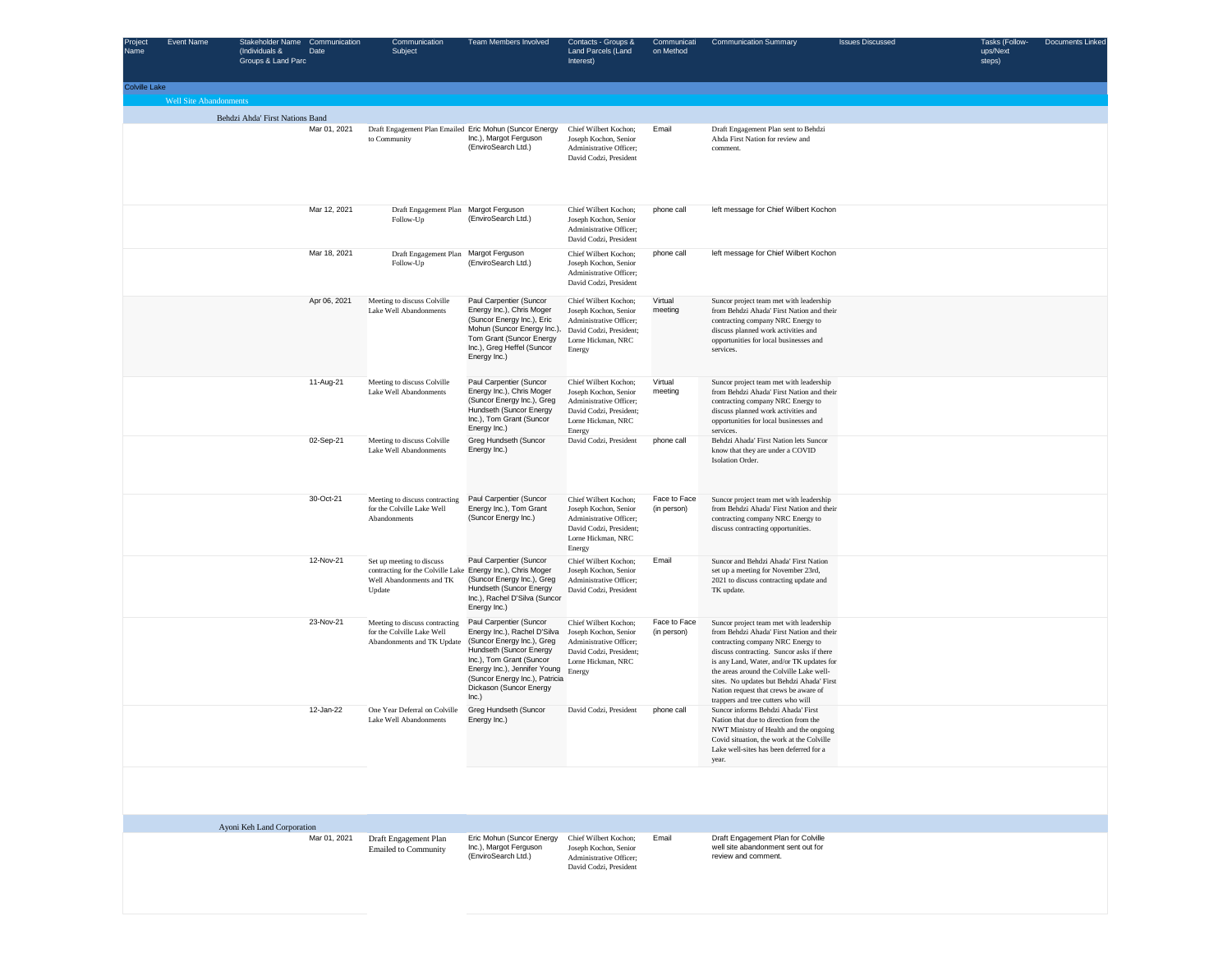| Project<br>Name | Event Name                    | Stakeholder Name Communication<br>(Individuals &<br>Groups & Land Parc | Date         | Communication<br>Subject                                                                                                       | Team Members Involved                                                                                                                                                                                                                              | Contacts - Groups &<br>Land Parcels (Land<br>Interest)                                                                               | Communicati<br>on Method    | <b>Communication Summary</b>                                                                                                                                                                                                                                                                                                                                                                | <b>Issues Discussed</b> | Tasks (Follow-<br>ups/Next<br>steps) | Documents Linked |
|-----------------|-------------------------------|------------------------------------------------------------------------|--------------|--------------------------------------------------------------------------------------------------------------------------------|----------------------------------------------------------------------------------------------------------------------------------------------------------------------------------------------------------------------------------------------------|--------------------------------------------------------------------------------------------------------------------------------------|-----------------------------|---------------------------------------------------------------------------------------------------------------------------------------------------------------------------------------------------------------------------------------------------------------------------------------------------------------------------------------------------------------------------------------------|-------------------------|--------------------------------------|------------------|
| Colville Lake   |                               |                                                                        |              |                                                                                                                                |                                                                                                                                                                                                                                                    |                                                                                                                                      |                             |                                                                                                                                                                                                                                                                                                                                                                                             |                         |                                      |                  |
|                 | <b>Well Site Abandonments</b> |                                                                        | Mar 12, 2021 | Draft Engagement Plan Margot Ferguson<br>Follow-Up                                                                             | (EnviroSearch Ltd.)                                                                                                                                                                                                                                | Chief Wilbert Kochon;<br>Joseph Kochon, Senior<br>Administrative Officer:<br>David Codzi, President                                  | phone call                  | left message for President David<br>Codzi                                                                                                                                                                                                                                                                                                                                                   |                         |                                      |                  |
|                 |                               |                                                                        | Mar 18, 2021 | Draft Engagement Plan Margot Ferguson<br>Follow-Up                                                                             | (EnviroSearch Ltd.)                                                                                                                                                                                                                                | Chief Wilbert Kochon;<br>Joseph Kochon, Senior<br>Administrative Officer;<br>David Codzi, President                                  | phone call                  | left message for President David<br>Codzi                                                                                                                                                                                                                                                                                                                                                   |                         |                                      |                  |
|                 |                               |                                                                        | Apr 06, 2021 | Meeting to discuss Colville<br>Lake Well Abandonments                                                                          | Paul Carpentier (Suncor<br>Energy Inc.), Chris Moger<br>(Suncor Energy Inc.), Eric<br>Mohun (Suncor Energy Inc.)                                                                                                                                   | Chief Wilbert Kochon;<br>Joseph Kochon, Senior<br>Administrative Officer;<br>David Codzi, President;<br>Lorne Hickman, NRC<br>Energy | Face to Face<br>(in person) | Suncor project team met with leadership<br>from Behdzi Ahada' First Nation and their<br>contracting company NRC Energy to<br>discuss planned work activities and<br>opportunities for local businesses and<br>services.                                                                                                                                                                     |                         |                                      |                  |
|                 |                               |                                                                        | 11-Aug-21    | Meeting to discuss Colville<br>Lake Well Abandonments                                                                          | Paul Carpentier (Suncor<br>Energy Inc.), Chris Moger<br>(Suncor Energy Inc.), Greg<br>Hundseth (Suncor Energy<br>Inc.), Tom Grant (Suncor<br>Energy Inc.)                                                                                          | Chief Wilbert Kochon;<br>Joseph Kochon, Senior<br>Administrative Officer;<br>David Codzi, President;<br>Lorne Hickman, NRC<br>Energy | Virtual<br>meeting          | Suncor project team met with leadership<br>from Behdzi Ahada' First Nation and their<br>contracting company NRC Energy to<br>discuss planned work activities and<br>opportunities for local businesses and<br>services.                                                                                                                                                                     |                         |                                      |                  |
|                 |                               |                                                                        | 02-Sep-21    | Meeting to discuss Colville<br>Lake Well Abandonments                                                                          | Greg Hundseth (Suncor<br>Energy Inc.)                                                                                                                                                                                                              | David Codzi, President                                                                                                               | phone call                  | Behdzi Ahada' First Nation lets Suncor<br>know that they are under a COVID<br>Isolation Order.                                                                                                                                                                                                                                                                                              |                         |                                      |                  |
|                 |                               |                                                                        | 30-Oct-21    | Meeting to discuss contracting<br>for the Colville Lake Well<br>Abandonments                                                   | Paul Carpentier (Suncor<br>Energy Inc.), Tom Grant<br>(Suncor Energy Inc.)                                                                                                                                                                         | Chief Wilbert Kochon;<br>Joseph Kochon, Senior<br>Administrative Officer;<br>David Codzi, President;<br>Lorne Hickman, NRC<br>Energy | Face to Face<br>(in person) | Suncor project team met with leadership<br>from Behdzi Ahada' First Nation and their<br>contracting company NRC Energy to<br>discuss contracting opportunities.                                                                                                                                                                                                                             |                         |                                      |                  |
|                 |                               |                                                                        | 12-Nov-21    | Set up meeting to discuss<br>contracting for the Colville Lake Energy Inc.), Chris Moger<br>Well Abandonments and TK<br>Update | Paul Carpentier (Suncor<br>(Suncor Energy Inc.), Greg<br>Hundseth (Suncor Energy<br>Inc.), Rachel D'Silva (Suncor<br>Energy Inc.)                                                                                                                  | Chief Wilbert Kochon;<br>Joseph Kochon, Senior<br>Administrative Officer;<br>David Codzi, President                                  | Email                       | Suncor and Behdzi Ahada' First Nation<br>set up a meeting for November 23rd,<br>2021 to discuss contracting update and<br>TK update.                                                                                                                                                                                                                                                        |                         |                                      |                  |
|                 |                               |                                                                        | 23-Nov-21    | Meeting to discuss contracting<br>for the Colville Lake Well<br>Abandonments and TK Update                                     | Paul Carpentier (Suncor<br>Energy Inc.), Rachel D'Silva<br>(Suncor Energy Inc.), Greg<br>Hundseth (Suncor Energy<br>Inc.), Tom Grant (Suncor<br>Energy Inc.), Jennifer Young<br>(Suncor Energy Inc.), Patricia<br>Dickason (Suncor Energy<br>Inc.) | Chief Wilbert Kochon;<br>Joseph Kochon, Senior<br>Administrative Officer;<br>David Codzi, President;<br>Lorne Hickman, NRC<br>Energy | Face to Face<br>(in person) | Suncor project team met with leadership<br>from Behdzi Ahada' First Nation and their<br>contracting company NRC Energy to<br>discuss contracting. Suncor asks if there<br>is any Land, Water, and/or TK updates for<br>the areas around the Colville Lake well-<br>sites. No updates but Behdzi Ahada' First<br>Nation request that crews be aware of<br>trappers and tree cutters who will |                         |                                      |                  |
|                 |                               |                                                                        | 12-Jan-22    | One Year Deferral on Colville<br>Lake Well Abandonments                                                                        | Greg Hundseth (Suncor<br>Energy Inc.)                                                                                                                                                                                                              | David Codzi, President                                                                                                               | phone call                  | Suncor informs Behdzi Ahada' First<br>Nation that due to direction from the<br>NWT Ministry of Health and the ongoing<br>Covid situation, the work at the Colville<br>Lake well-sites has been deferred for a<br>year.                                                                                                                                                                      |                         |                                      |                  |
|                 |                               |                                                                        |              |                                                                                                                                |                                                                                                                                                                                                                                                    |                                                                                                                                      |                             |                                                                                                                                                                                                                                                                                                                                                                                             |                         |                                      |                  |
|                 |                               | Behdzi Ahda' Renewable Resources Council                               |              |                                                                                                                                |                                                                                                                                                                                                                                                    |                                                                                                                                      |                             |                                                                                                                                                                                                                                                                                                                                                                                             |                         |                                      |                  |
|                 |                               |                                                                        | Mar 01, 2021 | Draft Engagement Plan<br><b>Emailed to Community</b>                                                                           | Eric Mohun (Suncor Energy<br>Inc.), Margot Ferguson<br>(EnviroSearch Ltd.)                                                                                                                                                                         | Chief Wilbert Kochon;<br>Joseph Kochon, Senior<br>Administrative Officer:<br>David Codzi, President                                  | Email                       | Draft Engagement Plan for Colville<br>well site abandonment sent out for<br>review and comment.                                                                                                                                                                                                                                                                                             |                         |                                      |                  |
|                 |                               |                                                                        | Mar 12, 2021 | Draft Engagement Plan Margot Ferguson<br>Follow-Up                                                                             | (EnviroSearch Ltd.)                                                                                                                                                                                                                                | Chief Wilbert Kochon;<br>Joseph Kochon, Senior<br>Administrative Officer:<br>David Codzi, President                                  | phone call                  | left message for Acting President<br>Joseph Kochon                                                                                                                                                                                                                                                                                                                                          |                         |                                      |                  |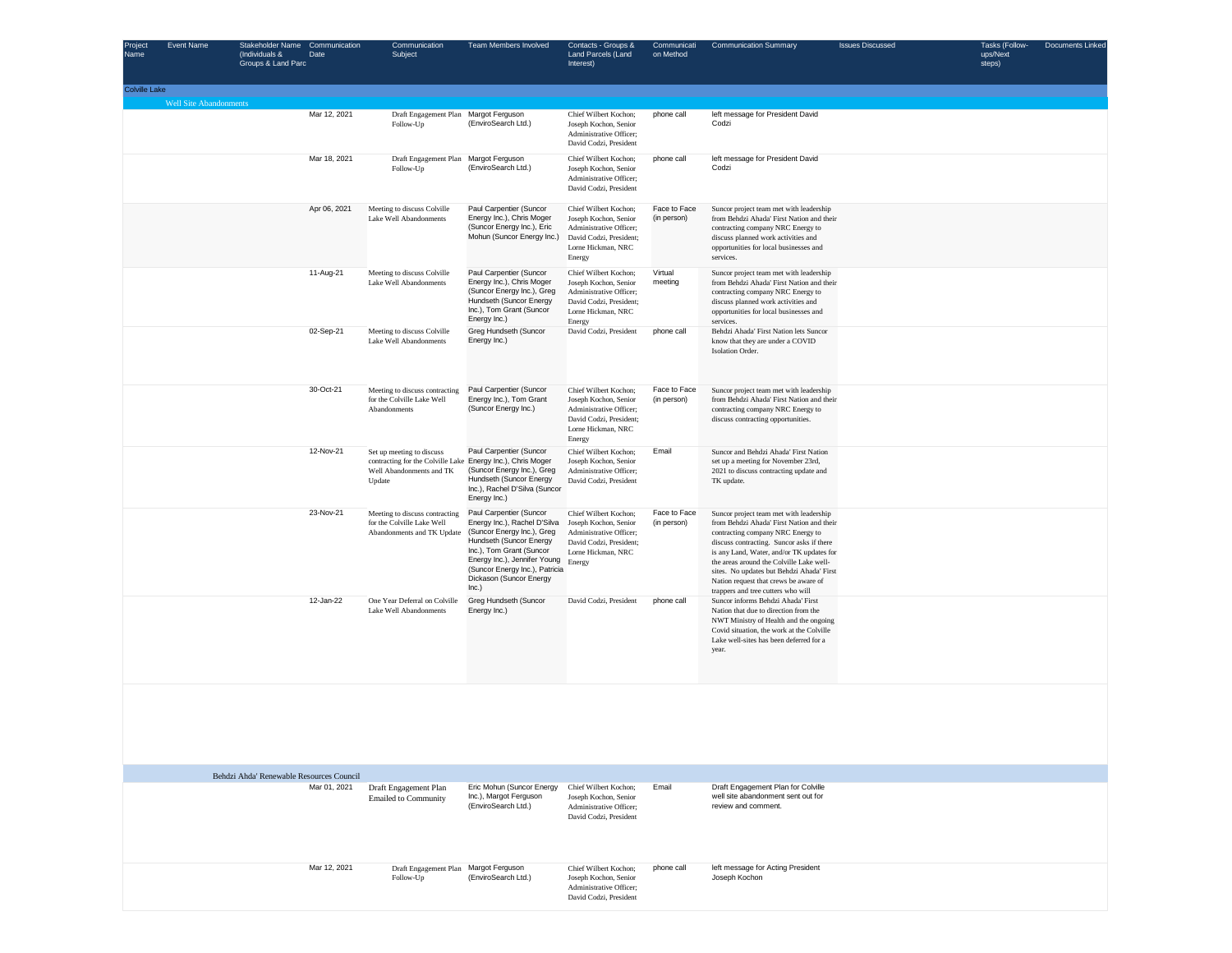| Project<br>Name      | <b>Event Name</b>             | <b>Stakeholder Name</b><br>(Individuals &<br>Groups & Land Parc                | Communication<br>Date | Communication<br>Subject                                                                             | Team Members Involved                                                                                                                                                                                                                              | Contacts - Groups &<br>Land Parcels (Land<br>Interest)                                                                               | Communicati<br>on Method    | <b>Communication Summary</b>                                                                                                                                                                                                                                                                                                                                                                | <b>Issues Discussed</b> | Tasks (Follow-<br>ups/Next<br>steps) | Documents Linked |
|----------------------|-------------------------------|--------------------------------------------------------------------------------|-----------------------|------------------------------------------------------------------------------------------------------|----------------------------------------------------------------------------------------------------------------------------------------------------------------------------------------------------------------------------------------------------|--------------------------------------------------------------------------------------------------------------------------------------|-----------------------------|---------------------------------------------------------------------------------------------------------------------------------------------------------------------------------------------------------------------------------------------------------------------------------------------------------------------------------------------------------------------------------------------|-------------------------|--------------------------------------|------------------|
| <b>Colville Lake</b> |                               |                                                                                |                       |                                                                                                      |                                                                                                                                                                                                                                                    |                                                                                                                                      |                             |                                                                                                                                                                                                                                                                                                                                                                                             |                         |                                      |                  |
|                      | <b>Well Site Abandonments</b> |                                                                                | Mar 18, 2021          | Draft Engagement Plan Margot Ferguson<br>Follow-Up                                                   | (EnviroSearch Ltd.)                                                                                                                                                                                                                                | Chief Wilbert Kochon;<br>Joseph Kochon, Senior<br>Administrative Officer;<br>David Codzi, President                                  | phone call                  | left message for Acting President<br>Joseph Kochon                                                                                                                                                                                                                                                                                                                                          |                         |                                      |                  |
|                      |                               |                                                                                | Apr 06, 2021          | Meeting to discuss Colville<br>Lake Well Abandonments                                                | Paul Carpentier (Suncor<br>Energy Inc.), Chris Moger<br>(Suncor Energy Inc.), Eric<br>Mohun (Suncor Energy Inc.)                                                                                                                                   | Chief Wilbert Kochon;<br>Joseph Kochon, Senior<br>Administrative Officer;<br>David Codzi, President;<br>Lorne Hickman, NRC<br>Energy | Face to Face<br>(in person) | Suncor project team met with leadership<br>from Behdzi Ahada' First Nation and their<br>contracting company NRC Energy to<br>discuss planned work activities and<br>opportunities for local businesses and<br>services.                                                                                                                                                                     |                         |                                      |                  |
|                      |                               |                                                                                | 11-Aug-21             | Meeting to discuss Colville<br>Lake Well Abandonments                                                | Paul Carpentier (Suncor<br>Energy Inc.), Chris Moger<br>(Suncor Energy Inc.), Greg<br>Hundseth (Suncor Energy<br>Inc.), Tom Grant (Suncor<br>Energy Inc.)                                                                                          | Chief Wilbert Kochon;<br>Joseph Kochon, Senior<br>Administrative Officer;<br>David Codzi, President;<br>Lorne Hickman, NRC<br>Energy | Virtual<br>meeting          | Suncor project team met with leadership<br>from Behdzi Ahada' First Nation and their<br>contracting company NRC Energy to<br>discuss planned work activities and<br>opportunities for local businesses and<br>services.                                                                                                                                                                     |                         |                                      |                  |
|                      |                               |                                                                                | 02-Sep-21             | Meeting to discuss Colville<br>Lake Well Abandonments                                                | Greg Hundseth (Suncor<br>Energy Inc.)                                                                                                                                                                                                              | David Codzi, President                                                                                                               | phone call                  | Behdzi Ahada' First Nation lets Suncor<br>know that they are under a COVID<br>Isolation Order.                                                                                                                                                                                                                                                                                              |                         |                                      |                  |
|                      |                               |                                                                                | 30-Oct-21             | Meeting to discuss contracting<br>for the Colville Lake Well<br>Abandonments                         | Paul Carpentier (Suncor<br>Energy Inc.), Tom Grant<br>(Suncor Energy Inc.)                                                                                                                                                                         | Chief Wilbert Kochon;<br>Joseph Kochon, Senior<br>Administrative Officer:<br>David Codzi, President;<br>Lorne Hickman, NRC<br>Energy | Face to Face<br>(in person) | Suncor project team met with leadership<br>from Behdzi Ahada' First Nation and their<br>contracting company NRC Energy to<br>discuss contracting opportunities.                                                                                                                                                                                                                             |                         |                                      |                  |
|                      |                               |                                                                                | 12-Nov-21             | Set up meeting to discuss<br>contracting for the Colville Lake<br>Well Abandonments and TK<br>Update | Paul Carpentier (Suncor<br>Energy Inc.), Chris Moger<br>(Suncor Energy Inc.), Greg<br>Hundseth (Suncor Energy<br>Inc.), Rachel D'Silva (Suncor<br>Energy Inc.)                                                                                     | Chief Wilbert Kochon;<br>Joseph Kochon, Senior<br>Administrative Officer;<br>David Codzi, President                                  | Email                       | Suncor and Behdzi Ahada' First Nation<br>set up a meeting for November 23rd,<br>2021 to discuss contracting update and<br>TK update.                                                                                                                                                                                                                                                        |                         |                                      |                  |
|                      |                               |                                                                                | 23-Nov-21             | Meeting to discuss contracting<br>for the Colville Lake Well<br>Abandonments and TK Update           | Paul Carpentier (Suncor<br>Energy Inc.), Rachel D'Silva<br>(Suncor Energy Inc.), Greg<br>Hundseth (Suncor Energy<br>Inc.), Tom Grant (Suncor<br>Energy Inc.), Jennifer Young<br>(Suncor Energy Inc.), Patricia<br>Dickason (Suncor Energy<br>Inc.) | Chief Wilbert Kochon;<br>Joseph Kochon, Senior<br>Administrative Officer;<br>David Codzi, President;<br>Lorne Hickman, NRC<br>Energy | Face to Face<br>(in person) | Suncor project team met with leadership<br>from Behdzi Ahada' First Nation and their<br>contracting company NRC Energy to<br>discuss contracting. Suncor asks if there<br>is any Land, Water, and/or TK updates for<br>the areas around the Colville Lake well-<br>sites. No updates but Behdzi Ahada' First<br>Nation request that crews be aware of<br>trappers and tree cutters who will |                         |                                      |                  |
|                      |                               |                                                                                | 12-Jan-22             | One Year Deferral on Colville<br>Lake Well Abandonments                                              | Greg Hundseth (Suncor<br>Energy Inc.)                                                                                                                                                                                                              | David Codzi, President                                                                                                               | phone call                  | Suncor informs Behdzi Ahada' First<br>Nation that due to direction from the<br>NWT Ministry of Health and the ongoing<br>Covid situation, the work at the Colville<br>Lake well-sites has been deferred for a<br>year.                                                                                                                                                                      |                         |                                      |                  |
|                      |                               |                                                                                |                       |                                                                                                      |                                                                                                                                                                                                                                                    |                                                                                                                                      |                             |                                                                                                                                                                                                                                                                                                                                                                                             |                         |                                      |                  |
|                      |                               | K'asho Got'ine Dene Band                                                       |                       | Mar 01, 2021 Draft Engagement Plan                                                                   | Eric Mohun (Suncor Energy Chief Daniel Masuzumi                                                                                                                                                                                                    |                                                                                                                                      | Email                       | Draft Engagement Plan for Colville                                                                                                                                                                                                                                                                                                                                                          |                         |                                      |                  |
|                      |                               |                                                                                |                       | <b>Emailed to Community</b>                                                                          | Inc.), Margot Ferguson<br>(EnviroSearch Ltd.)                                                                                                                                                                                                      |                                                                                                                                      |                             | well site abandonment sent out for<br>review and comment.                                                                                                                                                                                                                                                                                                                                   |                         |                                      |                  |
|                      |                               |                                                                                | Mar 12, 2021          | Draft Engagement Plan<br>Follow-Up                                                                   | Margot Ferguson<br>(EnviroSearch Ltd.)                                                                                                                                                                                                             | Chief Daniel Masuzumi                                                                                                                | phone call                  | left message for Chief Danile<br>Masuzumi                                                                                                                                                                                                                                                                                                                                                   |                         |                                      |                  |
|                      |                               |                                                                                | Mar 18, 2021          | Draft Engagement Plan<br>Follow-Up                                                                   | Margot Ferguson<br>(EnviroSearch Ltd.)                                                                                                                                                                                                             | Chief Daniel Masuzumi                                                                                                                | phone call                  | left message for Chief Danile<br>Masuzumi                                                                                                                                                                                                                                                                                                                                                   |                         |                                      |                  |
|                      |                               | K'asho Got'ine Charter Community<br><b>Charter Community of Fort Good Hope</b> |                       |                                                                                                      |                                                                                                                                                                                                                                                    |                                                                                                                                      |                             |                                                                                                                                                                                                                                                                                                                                                                                             |                         |                                      |                  |
|                      |                               |                                                                                | Mar 01, 2021          | Draft Engagement Plan<br><b>Emailed to Community</b>                                                 | Eric Mohun (Suncor Energy<br>Inc.), Margot Ferguson<br>(EnviroSearch Ltd.)                                                                                                                                                                         | Mike Soetan, Acting Senior Email<br>Administrative Officer                                                                           |                             | Draft Engagement Plan for Colville<br>well site abandonment sent out for<br>review and comment.                                                                                                                                                                                                                                                                                             |                         |                                      |                  |
|                      |                               |                                                                                |                       |                                                                                                      |                                                                                                                                                                                                                                                    |                                                                                                                                      |                             |                                                                                                                                                                                                                                                                                                                                                                                             |                         |                                      |                  |